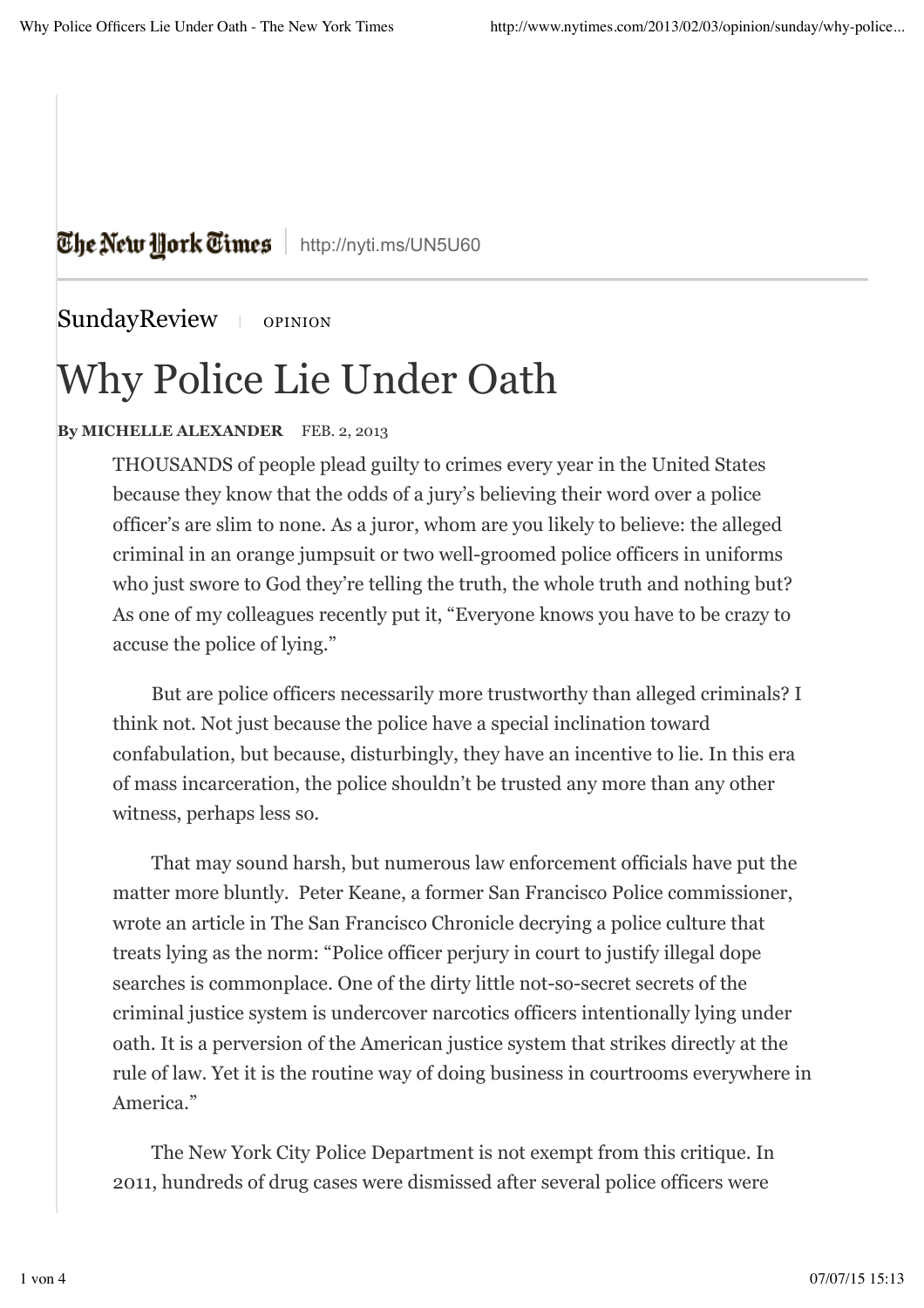accused of mishandling evidence. That year, Justice Gustin L. Reichbach of the State Supreme Court in Brooklyn condemned a widespread culture of lying and corruption in the department's drug enforcement units. "I thought I was not naïve," he said when announcing a guilty verdict involving a police detective who had planted crack cocaine on a pair of suspects. "But even this court was shocked, not only by the seeming pervasive scope of misconduct but even more distressingly by the seeming casualness by which such conduct is employed."

Remarkably, New York City officers have been found to engage in patterns of deceit in cases involving charges as minor as trespass. In September it was reported that the Bronx district attorney's office was so alarmed by police lying that it decided to stop prosecuting people who were stopped and arrested for trespassing at public housing projects, unless prosecutors first interviewed the arresting officer to ensure the arrest was actually warranted. Jeannette Rucker, the chief of arraignments for the Bronx district attorney, explained in a letter that it had become apparent that the police were arresting people even when there was convincing evidence that they were innocent. To justify the arrests, Ms. Rucker claimed, police officers provided false written statements, and in depositions, the arresting officers gave false testimony.

Mr. Keane, in his Chronicle article, offered two major reasons the police lie so much. First, because they can. Police officers "know that in a swearing match between a drug defendant and a police officer, the judge always rules in favor of the officer." At worst, the case will be dismissed, but the officer is free to continue business as usual. Second, criminal defendants are typically poor and uneducated, often belong to a racial minority, and often have a criminal record. "Police know that no one cares about these people," Mr. Keane explained.

All true, but there is more to the story than that.

Police departments have been rewarded in recent years for the sheer numbers of stops, searches and arrests. In the war on drugs, federal grant programs like the Edward Byrne Memorial Justice Assistance Grant Program have encouraged state and local law enforcement agencies to boost drug arrests in order to compete for millions of dollars in funding. Agencies receive cash rewards for arresting high numbers of people for drug offenses, no matter how minor the offenses or how weak the evidence. Law enforcement has increasingly become a numbers game. And as it has, police officers' tendency to regard procedural rules as optional and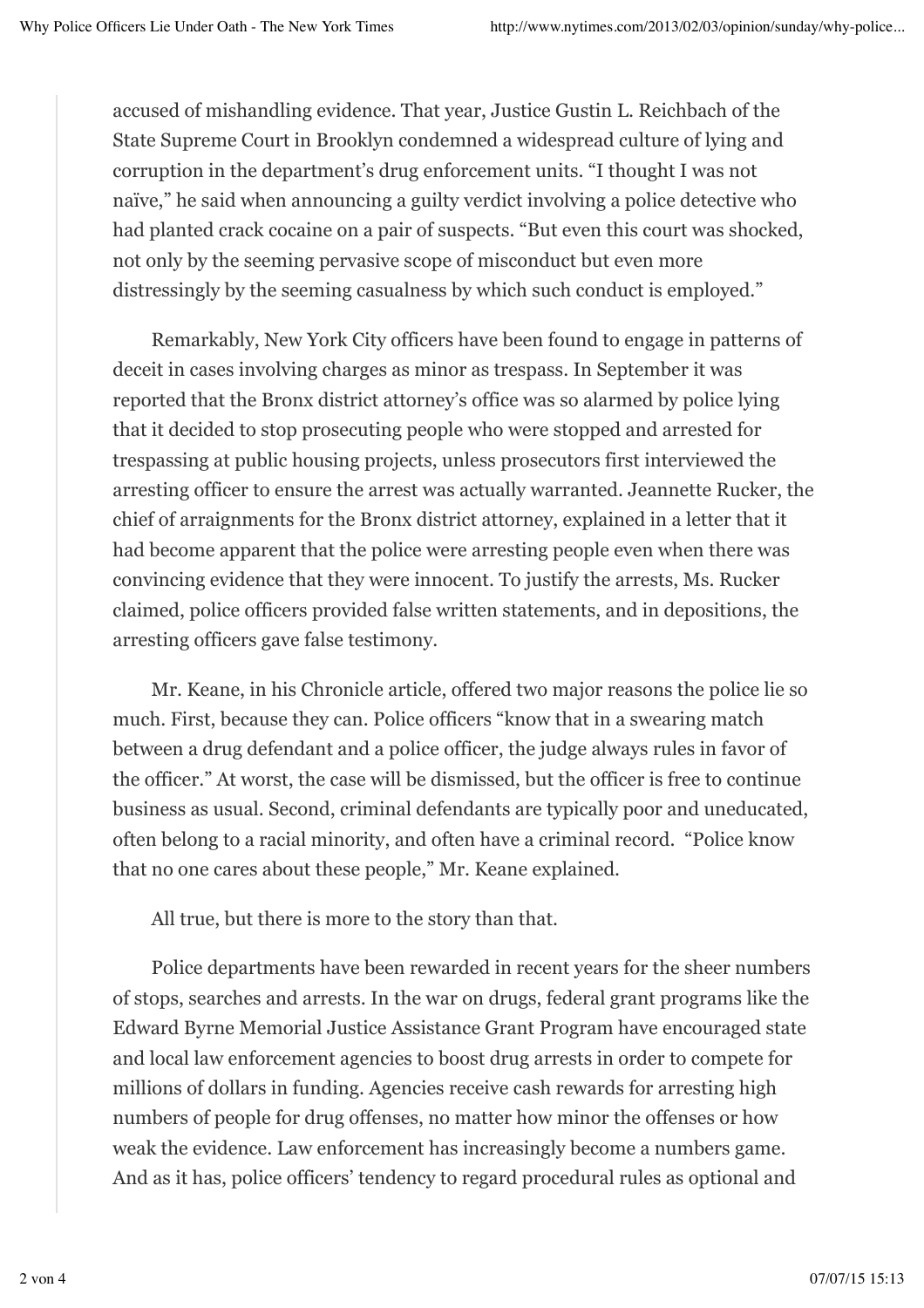to lie and distort the facts has grown as well. Numerous scandals involving police officers lying or planting drugs — in Tulia, Tex. and Oakland, Calif., for example have been linked to federally funded drug task forces eager to keep the cash rolling in.

THE pressure to boost arrest numbers is not limited to drug law enforcement. Even where no clear financial incentives exist, the "get tough" movement has warped police culture to such a degree that police chiefs and individual officers feel pressured to meet stop-and-frisk or arrest quotas in order to prove their "productivity."

For the record, the New York City police commissioner, Raymond W. Kelly, denies that his department has arrest quotas. Such denials are mandatory, given that quotas are illegal under state law. But as the Urban Justice Center's Police Reform Organizing Project has documented, numerous officers have contradicted Mr. Kelly. In 2010, a New York City police officer named Adil Polanco told a local ABC News reporter that "our primary job is not to help anybody, our primary job is not to assist anybody, our primary job is to get those numbers and come back with them." He continued: "At the end of the night you have to come back with something. You have to write somebody, you have to arrest somebody, even if the crime is not committed, the number's there. So our choice is to come up with the number."

Exposing police lying is difficult largely because it is rare for the police to admit their own lies or to acknowledge the lies of other officers. This reluctance derives partly from the code of silence that governs police practice and from the ways in which the system of mass incarceration is structured to reward dishonesty. But it's also because police officers are human.

Research shows that ordinary human beings lie a lot — multiple times a day even when there's no clear benefit to lying. Generally, humans lie about relatively minor things like "I lost your phone number; that's why I didn't call" or "No, really, you don't look fat." But humans can also be persuaded to lie about far more important matters, especially if the lie will enhance or protect their reputation or standing in a group.

The natural tendency to lie makes quota systems and financial incentives that reward the police for the sheer numbers of people stopped, frisked or arrested especially dangerous. One lie can destroy a life, resulting in the loss of